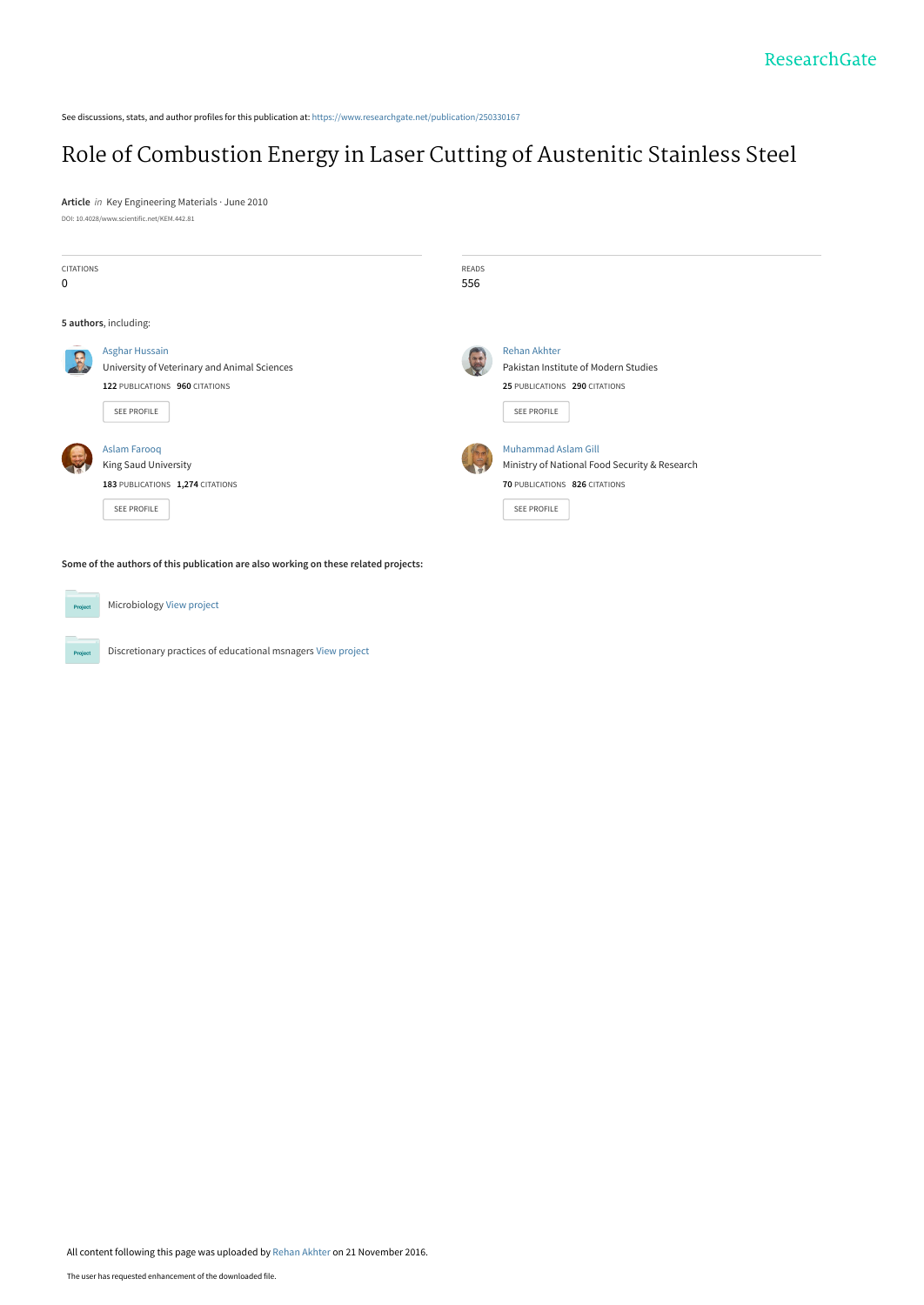# **Role of Combustion Energy in Laser Cutting of Austenitic Stainless Steel**

A. Rauf<sup>a</sup>, A. Hussain<sup>b</sup>, R. Akhter<sup>c</sup>, W.A. Farooq<sup>d</sup> and M. Aslam<sup>e</sup>

Pakistan Institute of Lasers and Optics, P.O. Box 505, Rawalpindi, Pakistan

a-e pilo786@yahoo.com

**Keywords**: Laser cutting, austenitic stainless steel, combustion energy, assist gases, melting temperature

Abstract: Cutting of austenitic stainless steel of 0.5mm and 2mm thickness with CO<sub>2</sub> laser has been carried out using oxygen, nitrogen and compressed air as assist gases. It has been observed that when oxygen is used as assist gas, the contribution of combustion energy was found to be 60 to 80 % more as compared to the other two types of assist gases. The cutting speed for 0.5 mm sheet was about 11 times where as for 2 mm stainless steel it was around 16 times. The role of combustion energy were theoretically calculated and compared with experimental results and found to be in good agreement.

## **Introduction**

Laser cutting has gained increasing interest in the metal forming industry and is well suited for high volume automated manufacturing owing to the high processing speed, low material wastage, precision of operation and high quality of end product [1]. In laser cutting process, the basic parameters are cutting speed, kerf width, laser power, chemistry of assist gas, nozzle exit pressure, nozzle design, workpiece thickness and surface quality [2].

The assist gas used in laser cutting plays two roles, i.e., (a) to shield the surface from oxidation and (b) to generate the exothermic reaction to enhance the cutting process. The former finds application in cutting of non-metallic materials such as plastic and wood and the latter is employed in mainly sheet metal cutting [1]. In oxygen assist laser cutting, the gas jet plays two roles; one is to generate additional thermal energy due to exothermic reaction during formation of FeO and other oxides. The second role is to supply the shear force to the gas / liquid boundary to eject the molten metal formed during the cutting process.

A number of theoretical and experimental studies [3-10] have been carried out to examine the laser gas assisted cutting process. Many authors have attempted to determine the contribution of combustion energy during the cutting process. The authors [11-13] have reported the contribution of combustion energy ranging from 40% to 70%. Many researchers [14-17] have studied the effect of gas pressure on the cut quality. Kamalu and Steen [18] found that the cutting speed increases proportionally to the gas jet velocity up to a particular value after which the cutting speed falls off when the nozzle pressure increases.

The present work follows the lead of Hsu and Molian [3], who introduced the combustion effect in cutting of steel using high power lasers. This model is applied for cutting of austenitic steel of 0.5 and 2mm sheet thicknesses with low power laser. The effect of gas pressure on the cutting speed has also been studied. The effects of combustion and the laser power are studied through a comparison of experimental and theoretical results.

#### **Theoretical Modeling**

Hsu and Molian [3] repoted laser cutting model in the which they have calculated combustion and laser power densities contributing in cutting of thick steel i.e., 1-10mm and used laser power 1 to  $1.5 \text{ kW CO}_2$  laser. This model was developed on the basis of classical heat conduction theory of Carslaw and Jaeger [19]. The different symbols used in model are listed below: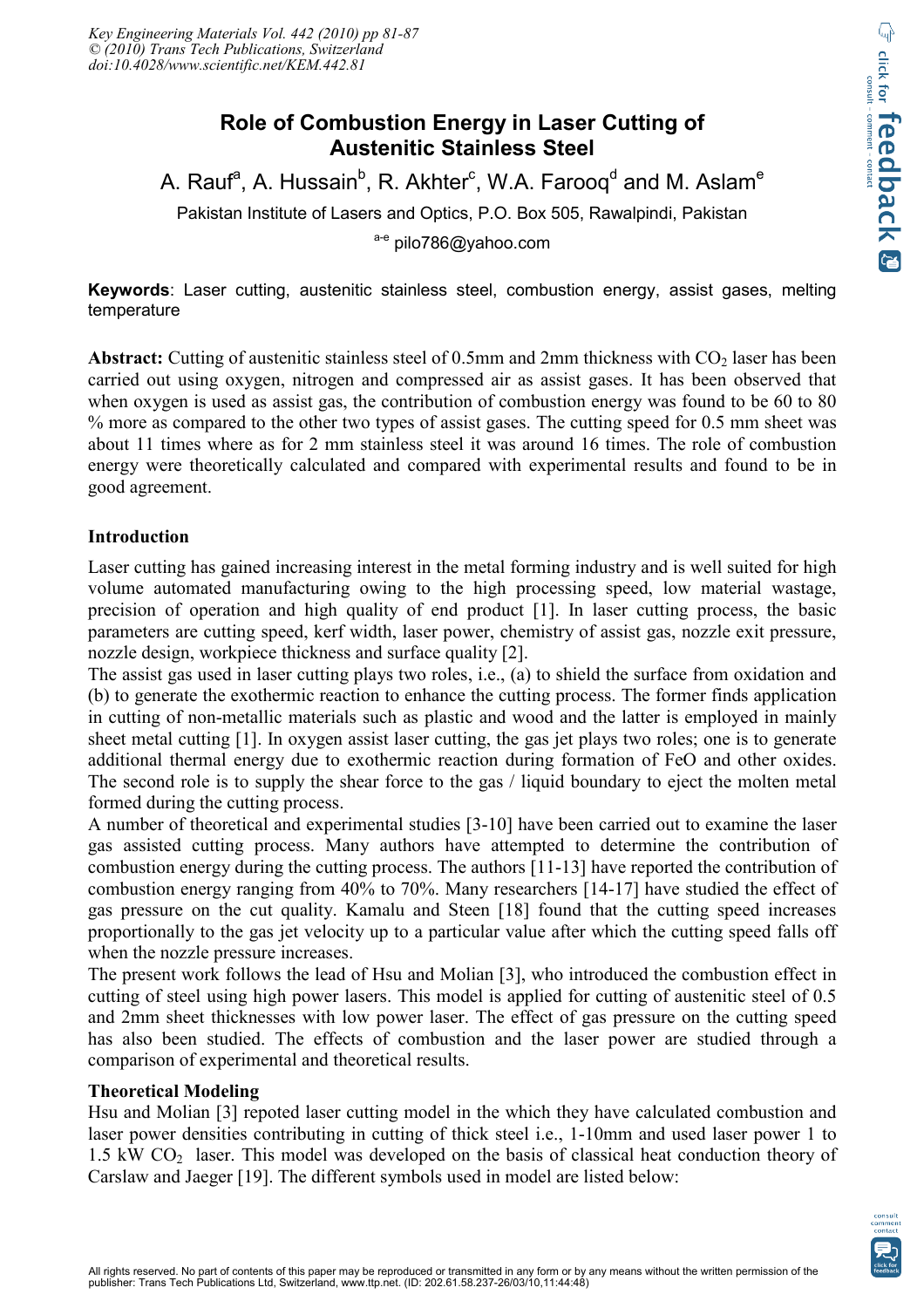| $\boldsymbol{A}$ | Absorptivity                                | a        | Focused laser beam diameter (m)         |  |
|------------------|---------------------------------------------|----------|-----------------------------------------|--|
| $\bf{I}$         | Laser power density (W cm <sup>-2</sup> )   | K        | Thermal conductivity $(Wm^{-1}K^{-1})$  |  |
| $K_0$            | Modified Bessel function of the second kind | S        | Normalized speed                        |  |
|                  | and zeroth order                            |          | Thickness of material (m)               |  |
|                  | $T(x,y)$ Temperature at $(x,y)$ (K)         |          |                                         |  |
| V                | Cutting speed $(ms^{-1})$                   | R        | Half of kerf width (m)                  |  |
| P                | Laser power $(W)$                           | η        | Combustion efficiency                   |  |
| $\Delta H$       | Heat of combustion $(J Kg^{-1})$            | $\alpha$ | Thermal diffusivity $(m^2s^{-1})$       |  |
| $\delta$         | Average thickness of liquid melts film (m)  |          | Material density ( $\text{Kg m}^{-3}$ ) |  |

The expression introduced by Carslaw and Jaeger [19] for moving heating point source can be written into polar co-ordinates as:

$$
T(x,y) = T_0 + \frac{1}{2\pi l \kappa} \int I_{total} r dr \int e^{\frac{V(x - r \cos \theta)}{2\alpha}} \left\{ K_0 \frac{V \sqrt{(x - r \cos \theta)^2 + (y - r \sin \theta)^2}}{2\alpha} \right\} d\theta \tag{1}
$$

where  $r$ ,  $\theta$  are polar coordinates.

In the above expression "*I<sub>total</sub>*" is the total power density supplied to the metal for cutting which is a combination of laser and combustion power densities and can be expressed as:

$$
I_{\text{total}} = I_{\text{Laser}} + I_{\text{Comb}}.\tag{2}
$$

Where "I<sub>Laser</sub>" for a Gaussian mode CO<sub>2</sub> laser beam, the power density is

$$
I_{Laser} = \frac{8P}{\pi \cdot a^2} \exp(-8r^2 / a^2)
$$
 (3)

and the power density from combustion *"Icomb"* can be expressed as

$$
I_{Comb} = \frac{V\rho l\Delta H}{\delta} \tag{4}
$$

$$
I_{Comb} = \frac{\rho I \Delta H (2\alpha) S}{\delta R}
$$

where  $2\alpha$  $S = \frac{VR}{2}$  is a normalized working speed.

Equation 1 can be simplified by using Eq. 2, Eq.3 and Eq. 4a and the final expression for the melting temperature is given by [3]:

$$
T_{mp} = T_0 + \frac{AR^2}{2\pi l K (1 - e^{-2})} I_{Laser} + \frac{\eta R^2}{2\pi l K} I_{Comb.}
$$
\n(6)

\nWhere  $I_1$  and  $I_2$ , are given by the equations as:

Where *Ilaser* and *IComb.* are given by the equations as:

$$
I_{Laser} = \int_0^{a/2R} \left(\frac{8P}{\pi a^2}\right) e^{\left(\frac{-8R^2 r t^2}{a^2}\right)} r_1 dr_1 \int_0^{2\pi} e^{\frac{-S \ r_1 \cos \theta}{2\alpha}} \left(K_0 S \sqrt{r_1^2 - 2r_1 \sin \theta + 1}\right) d\theta \tag{7}
$$

and 
$$
I_{Comb.} = \int_{\frac{a}{R}}^{1+\delta/2R} \left(\frac{2\alpha\rho l(\Delta H)}{R\delta}\right) r_1 dr_1 \int_{\frac{\pi}{2}}^{3\frac{\pi}{2}} e^{-\frac{S r_1 \cos\theta}{2\alpha}} \left(K_0 S \sqrt{r_1^2 - 2r_1 \sin\theta + 1}\right) d\theta \qquad (8)
$$



(5)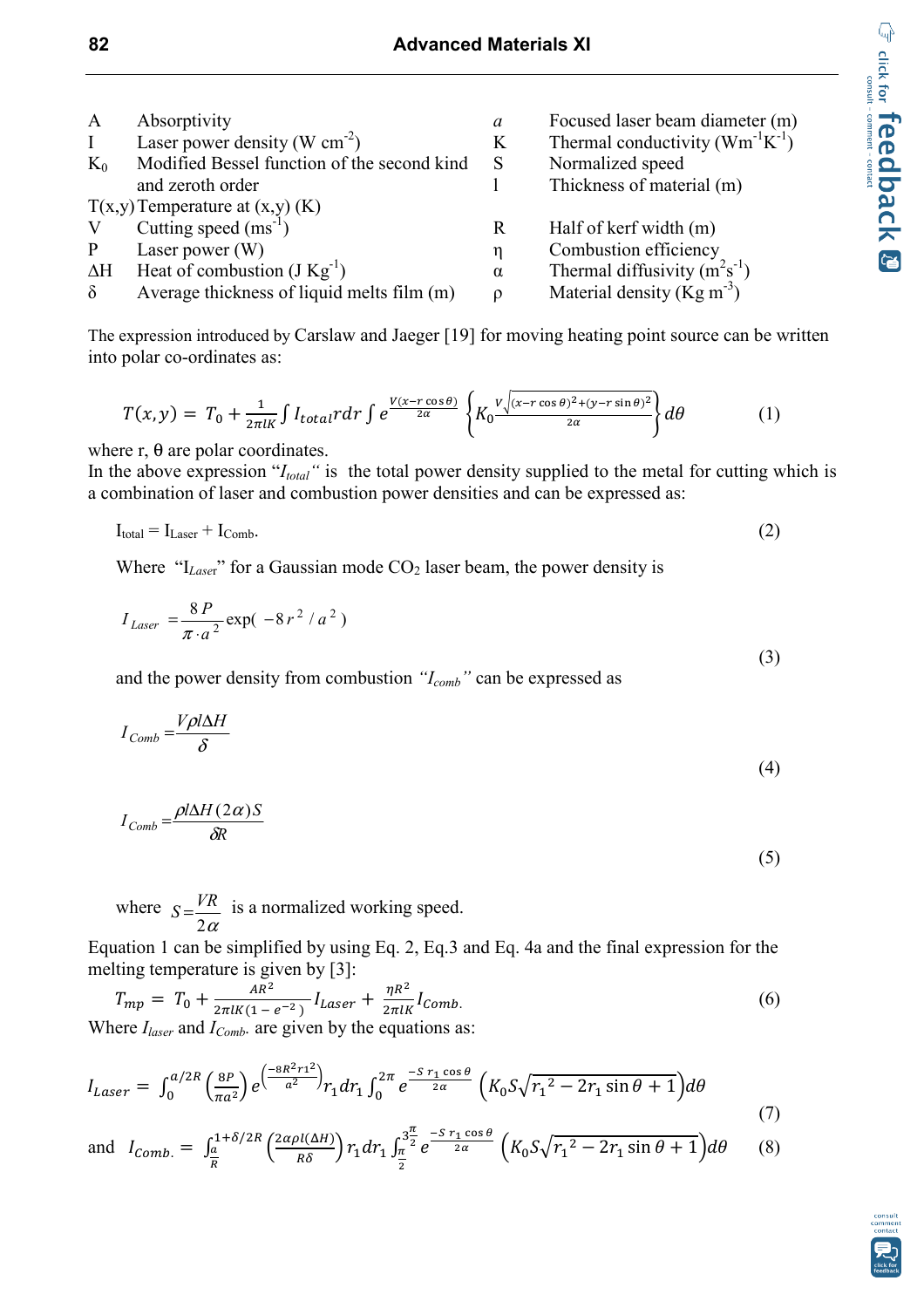The values of the constants used in our calculations are;  $T_0 = 300$  K, material density = 7877 Kg m<sup>-</sup> <sup>3</sup>, thermal conductivity = 31.3 W m<sup>-1</sup>K<sup>-1</sup>, thermal diffusivity = 3.42x10<sup>-6</sup> m<sup>2</sup>s<sup>-1</sup>, heat of combustion = 63.2 kcal/mole.



Fig. 1 Experimental setup for laser cutting process.

## **Experimental Techniques**

A continuous wave  $CO_2$  laser of 200 ~300 W was used to cut the austenitic stainless steel of 0.5 mm and 2 mm sheet thickness with oxygen, compressed air and nitrogen as assist gases. The mode pattern of laser beam exhibits a  $TEM_{00}$ . The laser beam was reflected at  $90^{\degree}$  and then focused on the work piece by means of a lens with a focal length of 127mm. The focused spot size was o.2 mm. The focal point was set on the surface of the work piece. A convergent nozzle of diameter 1 mm was used for oxygen flow at the exit point. The work piece was fixed onto a computer controlled CNC worktable which moved under the laser beam. The maximum speed was determined for each material and for each assist gas. The kerf width was measured with an optical microscope having the value as 0.3 mm.



Fig. 2 Power density vs cutting speed for 0.5mm Fig. 3 Power density vs cutting speed for 2mm steel. Steel.



#### **Results and Discussions**

Laser and combustion power densities are calculated from Eq. 7 and Eq. 8 and plotted as a function of cutting speed for 0.5 and 2 mm thick sheets as shown in Fig. 2 and Fig. 3, respectively. The



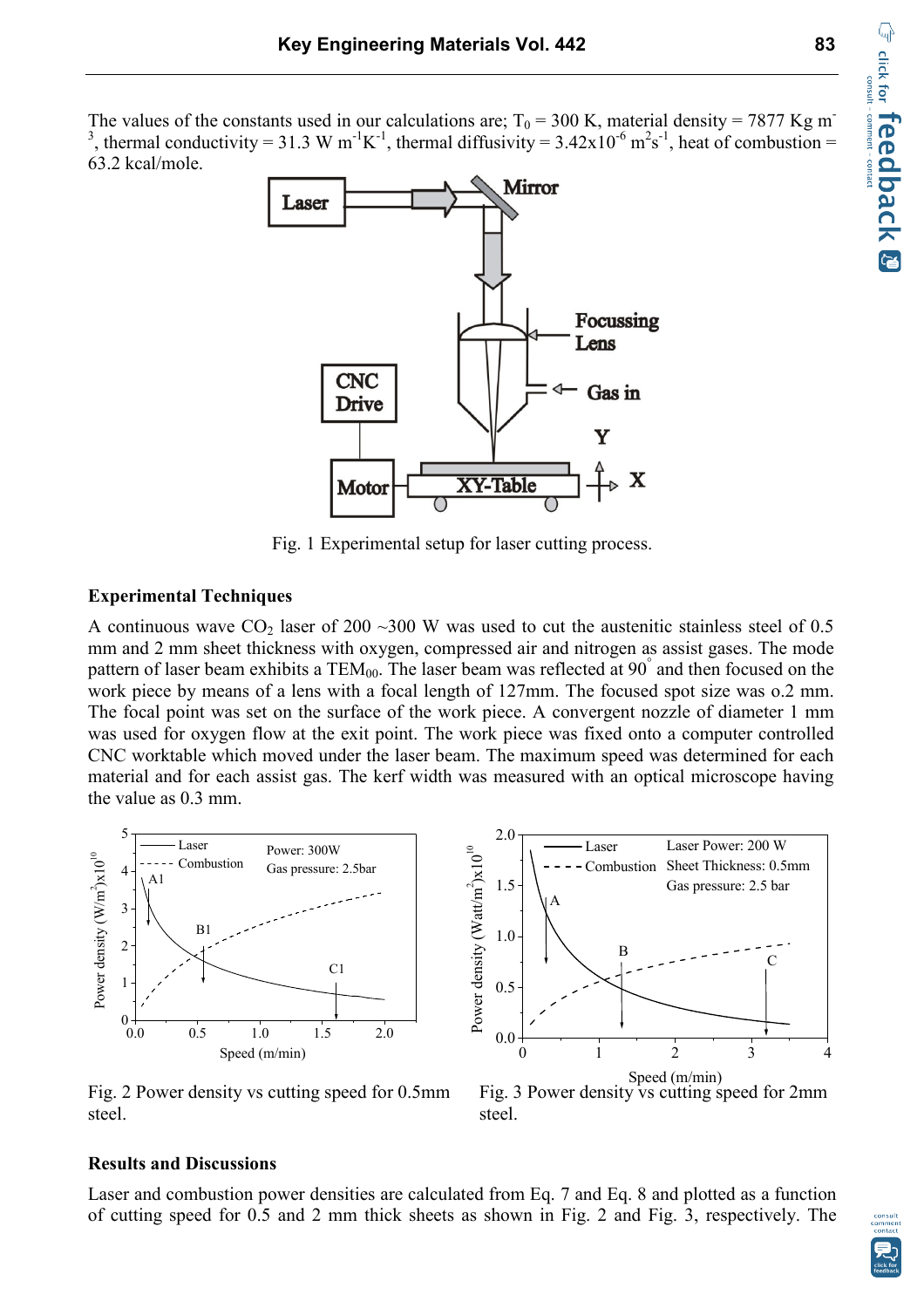arrows A, B and C in the Fig. 2 indicate the maximum cutting speed (experimental) for nitrogen, compressed air and oxygen respectively. Similarly the arrows A1, B1 and C1 in Fig. 3 show the maximum cutting speed measured experimentally for three gases respectively. The laser power density decreases exponentially with speed where as combustion power density increases exponentially with cutting speed. The contribution of combustion power density overtakes the laser power density at higher speeds. It is due to the fact that the oxygen reacts with the cut front exothermally, providing extra amount of heat energy for melting. This energy depends upon the thermal properties of the material and cutting speed. The melting zone is divided into two parts: one is the kerf width and second is the average thickness of the liquid melt film, "δ" attached to the cutting edge. The film thickness "δ" varies with the increase of sheet thickness for optimum cutting parameters in the range from 0 to 0.1mm [21]. The absorptivity of carbon steel, subject to 10.6µm wavelength irradiation, increases significantly for peak powers  $> 10<sup>7</sup>$  Wcm<sup>-2</sup> and it depends on the surface condition of the materials [22]. The absorptivity of 80% is taken for  $CO<sub>2</sub>$  laser in cutting of stainless steel and used in our model. Ivarson et. al. [11] have reported that 50% of iron in laser cutting of steel had oxidized in FeO confirmed by Atara [20], therefore, η=50% was used in our model. The temperature generated by the contribution of laser and combustion energies of the cut front as predicted from Eq. 6 is given in Fig. 4. It gives the theoretical variations of temperature against the cutting speed for 2mm steel and confirms that the temperature is well above the melting point of the material. Similar behavior is also observed for 0.5 mm thickness steel. The percentage increase in the contribution of combustion power density in laser cutting as shown in Fig. 2 and Fig. 3 can be calculated by:

$$
\% increase = \left(\frac{I_{Comb} - I_{Laser}}{I_{Comb}}\right) \times 100.
$$



Fig. 4 The variation of temperature with cutting for 2 mm steel sheet.

At the maximum cutting speed for 2mm sheet the %age increase in the combustion energy is about 78% and for 0.5mm sheet it is about 82% which is obvious from the above two figures. The cutting speed with compressed air and nitrogen drastically lowers down as compared to oxygen, as given in the Table-1.

The nitrogen does not react with steel/iron and only laser power is used to melt the material. The melting of 2mm and 0.5mm thick sheets follow the curves "laser power densities" only as given in Fig. 2 and Fig. 3, respectively. The nitrogen gas is used only to eject the molten material from kerf width, where as compressed air consists of a number of gases, mainly nitrogen, oxygen, carbon dioxide and etc. When the compressed air is used as an assist gas for this process, oxygen present in it reacts with steel and starts combustion process and provides some additional amount of energy for melting. As a result, the cutting speed is increased from 100mm/min to 500mm/min for 2mm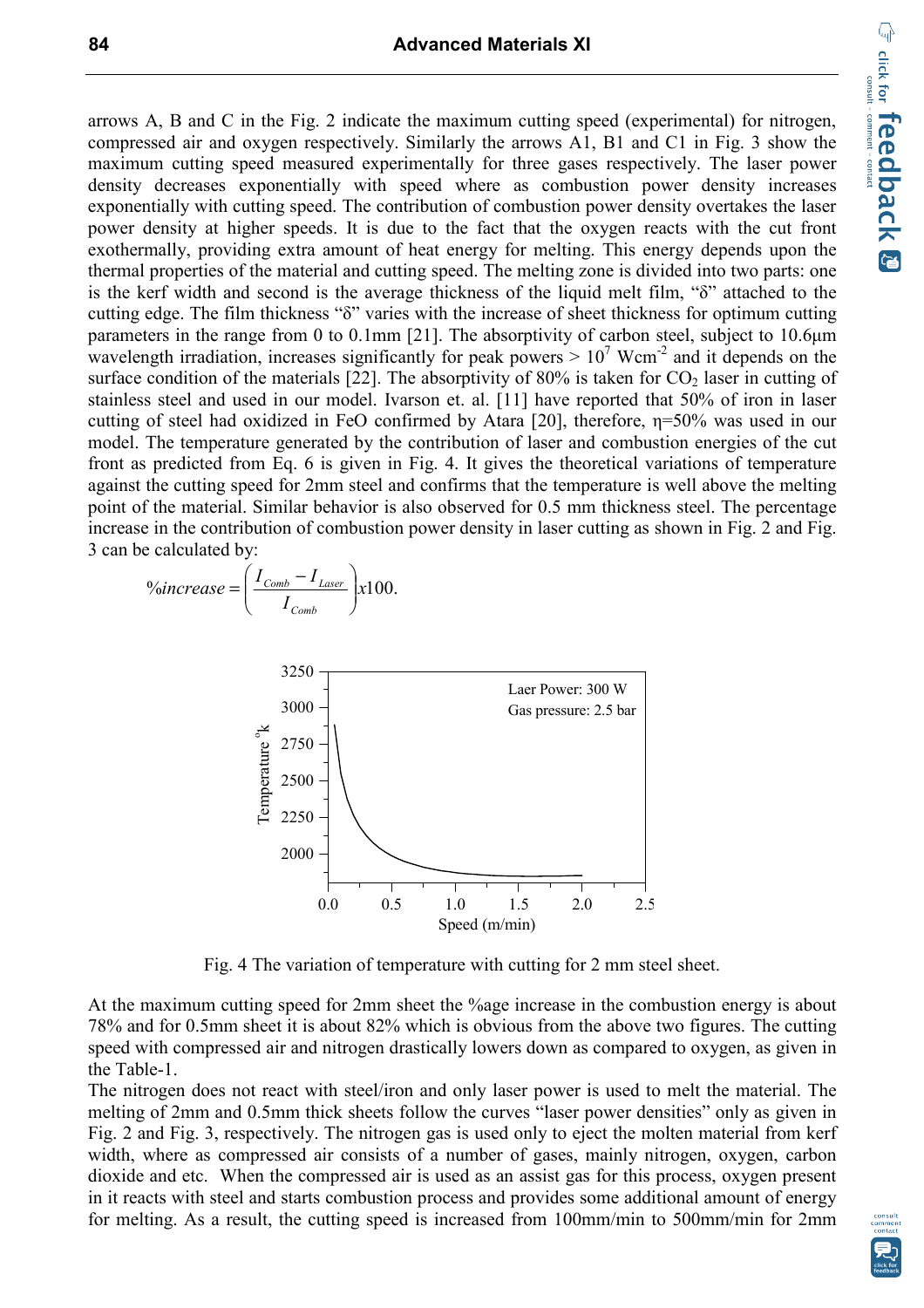steel. Similarly, for 0.5mm sheet thickness, the processing speed increases from 300 mm/min to 1200mm/min as compared to nitrogen. The contribution of combustion energy in this case is small relative to use of pure oxygen.

| Sr.            | Sheet         | <b>Laser Power</b> | Assist gas              | Processing speed |
|----------------|---------------|--------------------|-------------------------|------------------|
| N <sub>o</sub> | thickness, mm |                    | (Gas pressure: 2.5 bar) | m/min            |
|                |               | 300                | Oxygen                  | 1.6              |
|                |               | 300                | Compressed Air          | 0.5              |
|                |               | 300                | Nitrogen                | 0.1              |
|                | 0.5           | 200                | Oxygen                  | 3.2              |
|                | 0.5           | 200                | Compressed Air          |                  |
|                | 0.5           | 200                | Nitrogen                | 03               |

Table 1 Laser cutting data of 2 mm and 0.5 mm thick steel for three assist gases

The variation of kerf width with working speed for 0.5mm steel in which oxygen and compressed gases are used as an assist gases, shown in Fig. 5. The kerf width decreases with increasing the processing speed in both cases. It is due to the fact that, at lower speed, more heat energy is deposited in the material for melting which melts more area resulting in large kerf width. Therefore, the kerf width decreases with working speed until a critical/optimum speed is achieved where the kerf width becomes constant. The kerf width increases with gas pressure at constant speed and power as given in Fig. 6. The effects of oxygen gas pressure on maximum cutting with constant laser power for specific sheet thickness are shown in Fig. 7. The increase in kerf width and maximum cutting speed with gas pressure may be discussed in two ways, i.e., one is additional contribution of combustion energy and second is high dragging force. The increase in kerf width and speed is the outcome of increased melting due to additional amount of heat energy supplied through combustion process. The high drag force of high pressure gas flow may be due to the increase in the maximum cutting speed as reported in [9].



Fig. 5 The variation of kerf width with cutting speed for 0.5 mm sheet.

Comparing the theoretical results as shown in Fig. 2 and Fig. 3, and the experimental results shown in the Table 1, it can be seen that the contribution of combustion energy is about 82% and 77% for 0.5mm and 2mm sheet respectively which agrees with the increased speed in laser cutting with oxygen as assist gas.

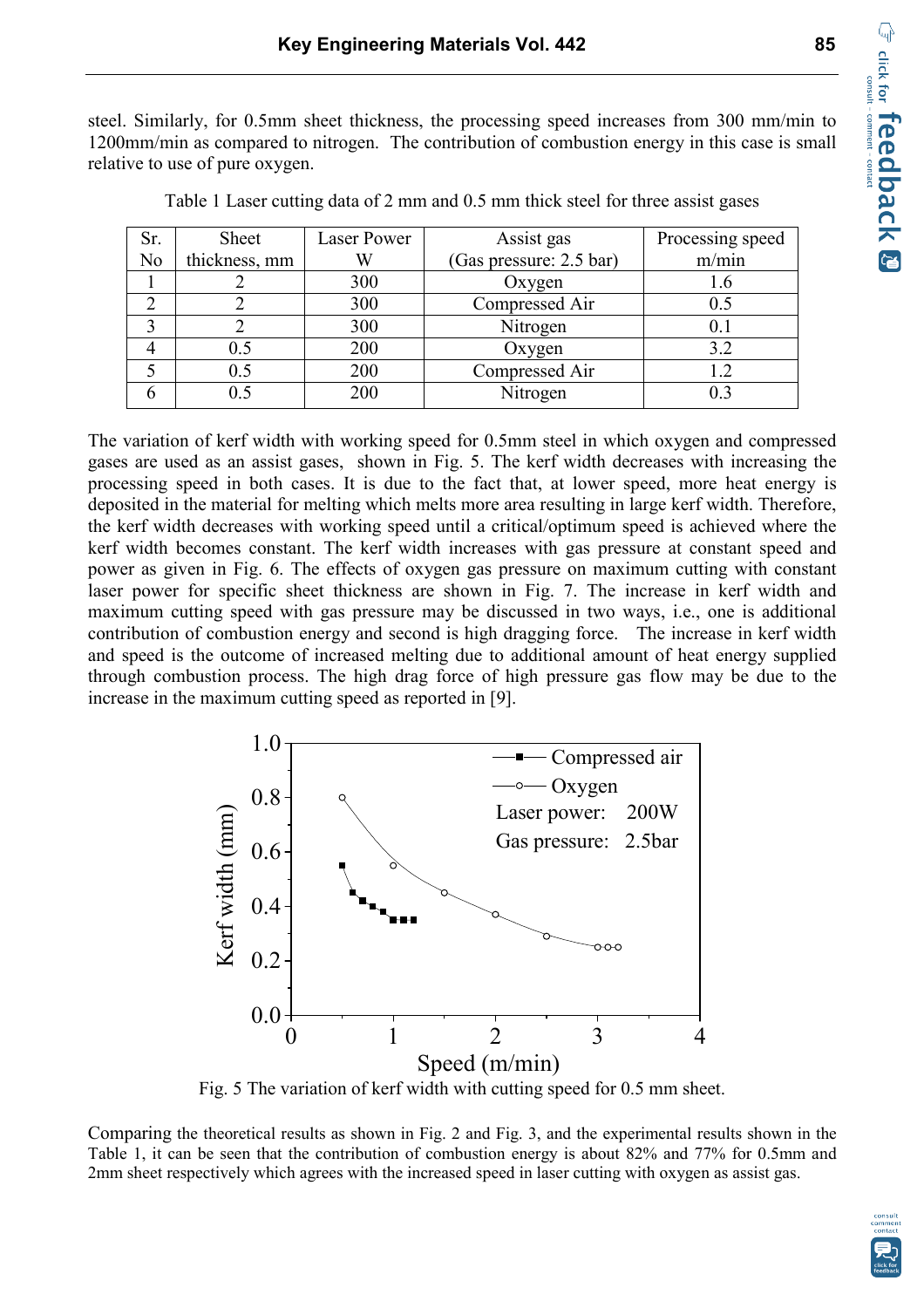

Fig. 7 Variation of cutting speed with oxygen gas pressure.

# **Conclusions**

Laser cutting of 0.5mm and 2mm thick austenitic stainless steel has been carried out using oxygen, nitrogen and compressed air as assist gases. The contribution of laser and combustion energies in this process are calculated. The effect of combustion energy is found to be more than 80 % as compared to the other assist gasses. The kerf width decreases with increasing the speed for specific laser power and gas pressure. The processing speed and kerf width increases with oxygen gas pressure.